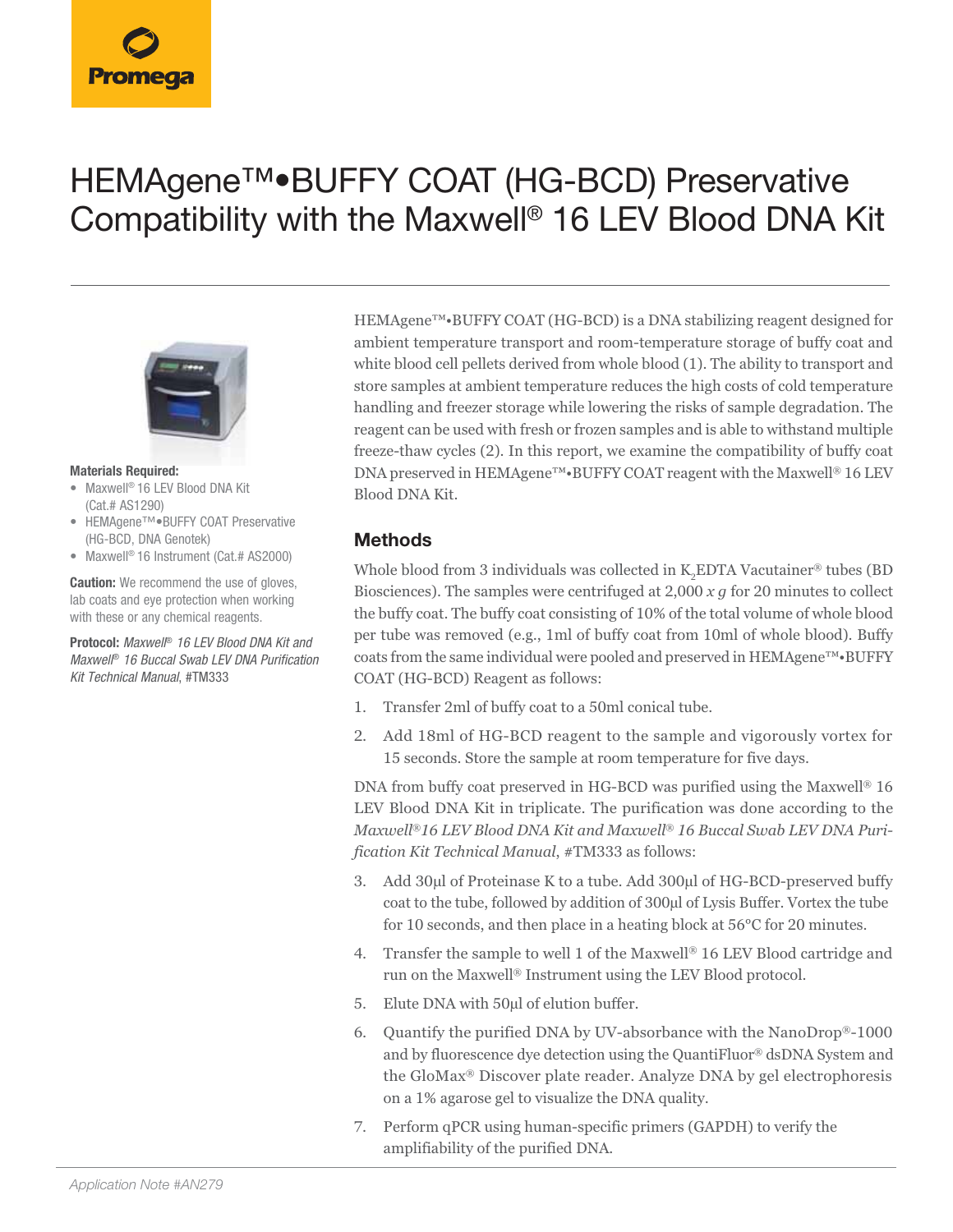**Table 1. Aliquots (300µl) of HG-BCD sample were used with the Maxwell® 16 LEV Blood DNA Kit.** Concentration and yield were determined using the QuantiFluor® dsDNA System read on the GloMax® Discover plate reader. Purity measurements were determined using the NanoDrop®-1000. Values shown are an average of triplicate samples. Standard deviations are given.

|        |                  | Total         |                             |                 |
|--------|------------------|---------------|-----------------------------|-----------------|
|        | Concentration    | Yield         |                             |                 |
| Sample | (ng/µl)          | $(\mu g)$     | $\rm A^{}_{260}/A^{}_{280}$ | 260<br>280      |
|        | $75.8 \pm 20.5$  | $3.0 \pm 0.8$ | $1.76 \pm 0.02$             | $1.99 \pm 0.1$  |
|        | $106.6 \pm 5.8$  | $4.0 \pm 0.2$ | $1.80 \pm 0.01$             | $2.05 \pm 0.02$ |
| 3      | $182.0 \pm 90.2$ | $6.5 \pm 3.1$ | $1.81 \pm 0.0$              | $2.14 \pm 0.03$ |

### **Results**

DNA was purified from HG-BCD samples from all three individuals. DNA yields differed across the three individuals (Table 1); however, the amount of DNA available will vary based on white blood cell count. The DNA yield in Table 1 is representative of a 300 $\mu$ l aliquot of the HG-BCD samples. The total expected yield from the entire HG-BCD sample generated from a full 10ml tube of whole blood (33.3–300µl aliquots) would range from 99.9–216.5µg of DNA for these individuals. All samples exhibited high purity based on absorbance ratios.

Two hundred nanograms of purified genomic DNA from one replicate of each individual was run on a 1% agarose gel (Figure 1). The DNA from all three samples was of high molecular weight.



**Figure 1. DNA from 300µl aliquots of HG-BCD sample was purified using the Maxwell® 16 LEV Blood DNA Kit.** Two-hundred nanograms of genomic DNA from each individual was loaded onto a 1% agarose gel and run at 100V for 40 minutes.  $M =$  Lambda DNA/HindIII Markers (Cat.# G1711).

DNA purified from the HG-BCD sample was analyzed by qPCR using the GoTaq® qPCR System to verify amplifiability (Figure 2). GAPDH human-specific primers were used to amplify 50ng of DNA.  $C_{\text{q}}$  values for all three individuals were consistent and similar to the control Human Genomic DNA (Cat.# G3041).



| Sample                   | $C_{\alpha}$ Value |  |  |
|--------------------------|--------------------|--|--|
|                          | 25.4               |  |  |
|                          | 25.2               |  |  |
| 3                        | 25.3               |  |  |
| Control DNA              | 26.0               |  |  |
| Average of 3 individuals | 25.3               |  |  |

**Figure 2. Fifty nanograms of DNA from each individual was used for quantitative real-time PCR analysis.** C<sub>q</sub> values were consistent for all individuals (blue) and the control Human Genomic DNA (red).

## **Conclusions**

Multiple freeze-thaw cycles can negatively impact the quality of DNA purified from stored whole blood and buffy coat samples. The HG-BCD reagent from DNA Genotek provides an alternative to frozen storage by allowing for ambient temperature stabilization of high-molecular weight DNA in fresh or frozen buffy coat samples (1,2). The Maxwell® 16 LEV Blood DNA Kit was used to successfully purify genomic DNA from buffy coat preserved in HG-BCD reagent after being stored for five days at room temperature. The purified DNA was of high molecular weight and purity, and amplifiable using the GoTaq® qPCR System without evidence of amplification inhibition.